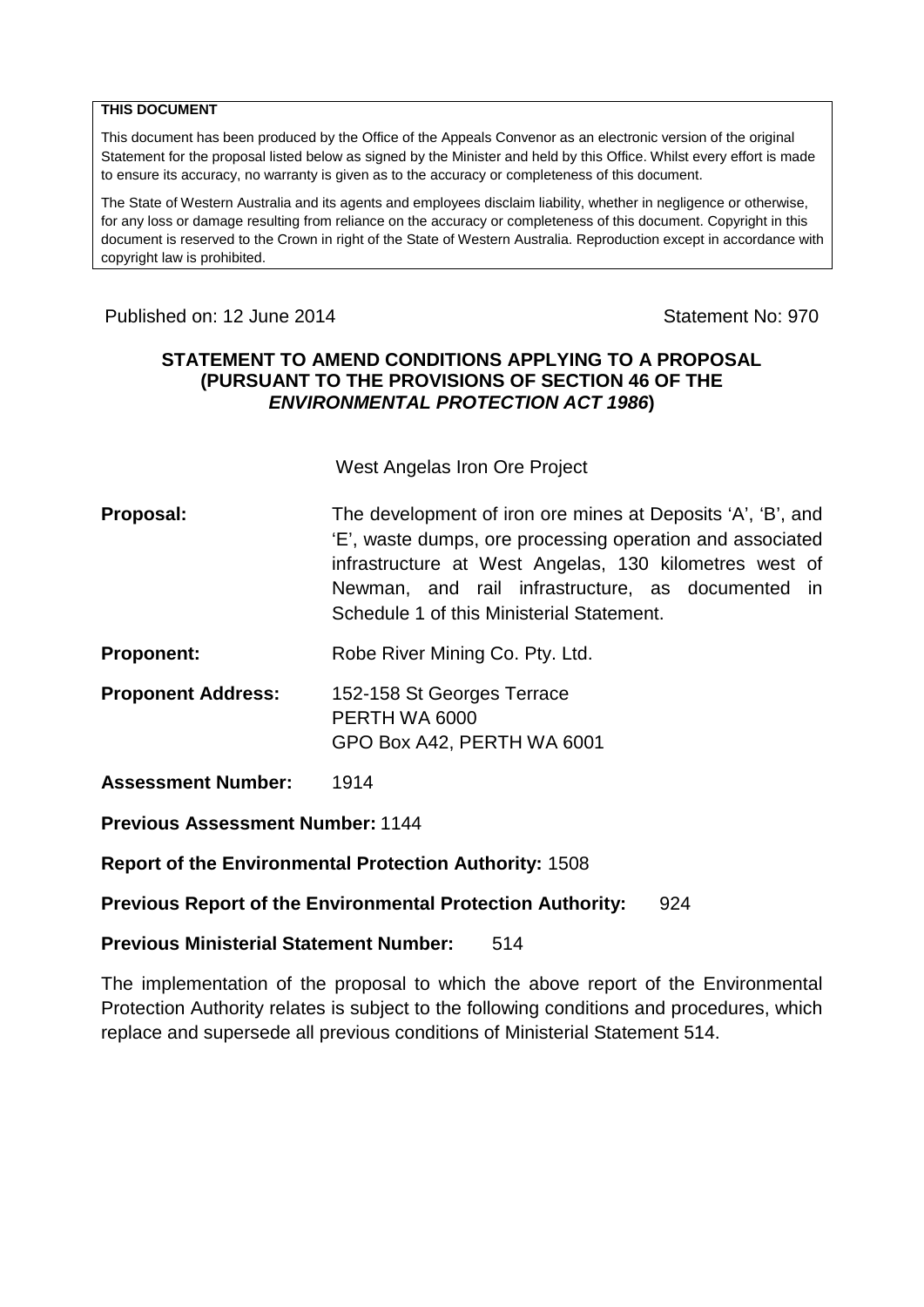### **1 Proposal Implementation**

1-1 When implementing the proposal, the proponent shall not exceed the authorised extent of the proposal as defined in Column 3 of Table 2 in Schedule 1, unless amendments to the proposal and the authorised extent of the proposal have been approved under the *Environmental Protection Act 1986*.

## **2 Contact Details**

2-1 The proponent shall notify the Chief Executive Officer (CEO) of any change of its name, physical address or postal address for the serving of notices or other correspondence within 28 days of such change. Where the proponent is a corporation or an association of persons, whether incorporated or not, the postal address is that of the principal place of business or of the principal office in the State.

## **3 Compliance Reporting**

- 3-1 The proponent shall prepare and maintain a Compliance Assessment Plan to the satisfaction of the CEO.
- 3-2 The proponent shall submit to the CEO the Compliance Assessment Plan required by condition 3-1 prior to the first Compliance Assessment Report required by condition 3-6.

The Compliance Assessment Plan shall indicate:

- (1) the frequency of compliance reporting;
- (2) the approach and timing of compliance assessments;
- (3) the retention of compliance assessments;
- (4) the method of reporting of potential non-compliance and corrective actions to take;
- (5) the table of contents of Compliance Assessment Reports; and
- (6) public availability of Compliance Assessment Reports.
- 3-3 The proponent shall assess compliance with conditions in accordance with the Compliance Assessment Plan required by condition 3-1.
- 3-4 The proponent shall retain reports of all compliance assessments described in the Compliance Assessment Plan required by condition 3-1 and shall make those reports available when requested by the CEO.
- 3-5 The proponent shall advise the CEO of any potential non-compliance within seven days of that non-compliance being known.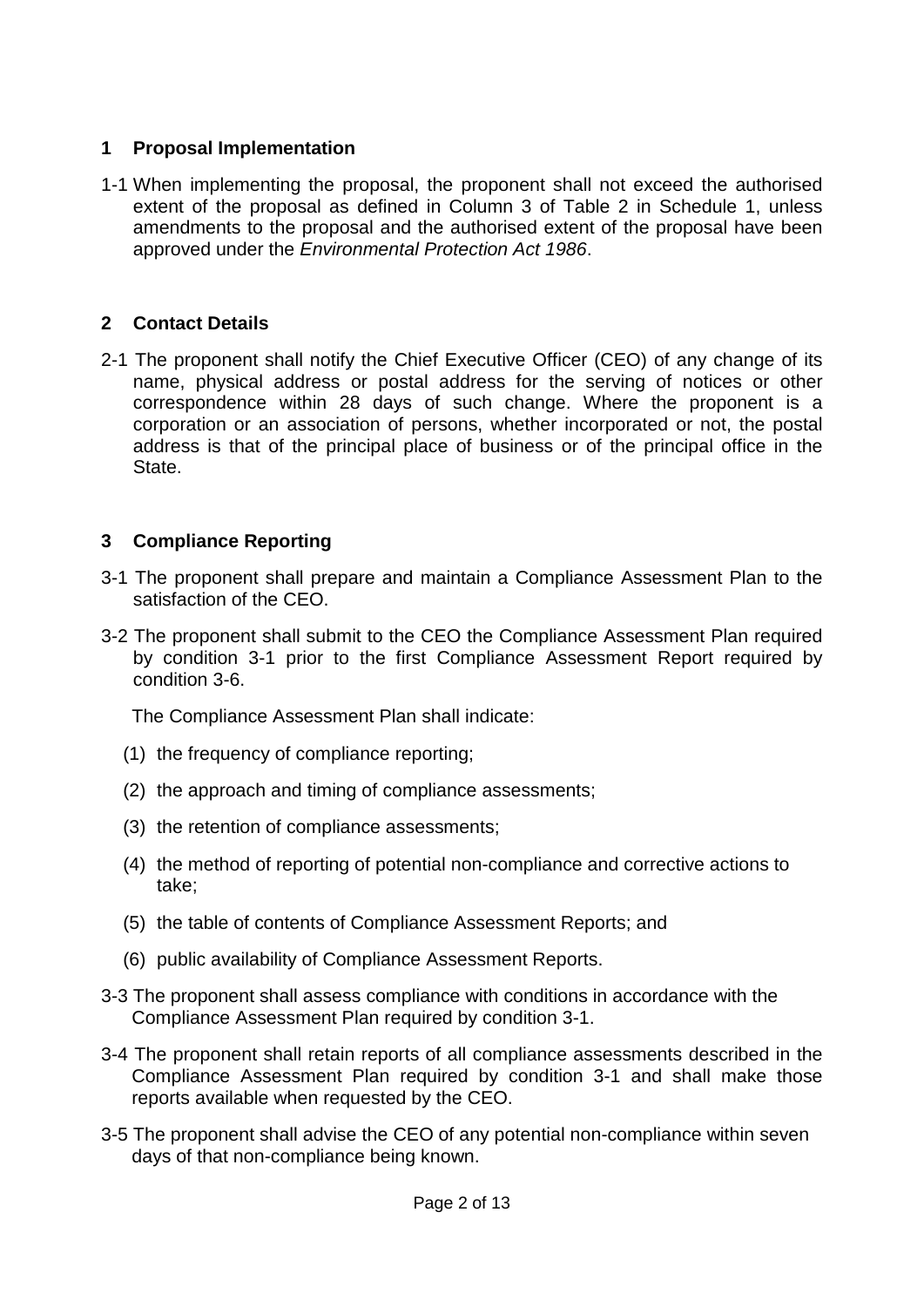3-6 The proponent shall submit to the CEO Compliance Assessment Reports addressing compliance in the previous calendar year. Compliance Assessment Reports shall be submitted by the submission date defined in the Compliance Assessment Plan required by condition 3-1.

The Compliance Assessment Report shall:

- (1) be endorsed by the proponent's Managing Director/ General Manager/ Chief Executive Officer or a person delegated to sign on the Managing Director's/ General Manager's/ Chief Executive Officer's behalf;
- (2) include a statement as to whether the proponent has complied with the conditions;
- (3) identify all potential non-compliances and describe corrective and preventive actions taken;
- (4) be made publicly available in accordance with the approved Compliance Assessment Plan; and
- (5) indicate any proposed changes to the Compliance Assessment Plan required by condition 3-1.

### **4 Public Availability of Data**

- 4-1 Subject to condition 4-2, within a reasonable time period, approved by the CEO, of the issue of this statement and for the remainder of the life of the proposal, the proponent shall make publicly available, in a manner approved by the CEO, all validated environmental data (including sampling design, sampling methodologies, empirical data and derived information products (e.g. maps)) relevant to the assessment of this proposal and implementation of this statement.
- 4-2 If any data referred to in condition 4-1 contains particulars of:
	- (1) a secret formula or process; or
	- (2) confidential commercially sensitive information;

the proponent may submit a request for approval from the CEO to not make this data publicly available. In making such a request, the proponent shall provide the CEO with an explanation and reasons why the data should not be made publicly available.

#### **5 Environmental Management Program**

5-1 The proponent shall implement the proposal in accordance with the "*Environmental Management Program*", dated November 2013, or subsequent revisions approved by the CEO.

The Environmental Management Program consists of the following Management Plans:

(1) Groundwater Management Plan;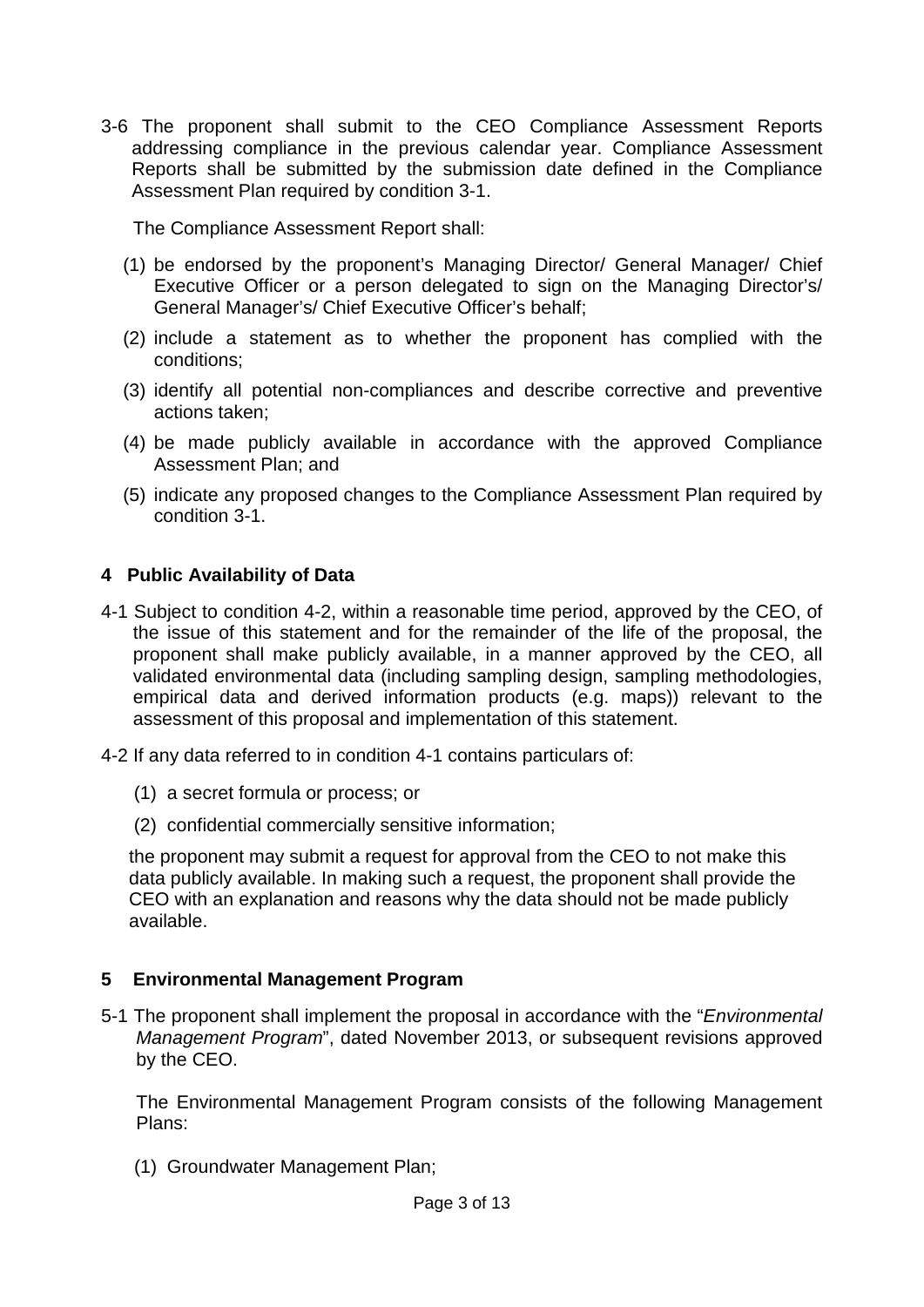- (2) Surface Water Management Plan;
- (3) Vegetation and Flora Management Plan;
- (4) Fauna Management Plan;
- (5) Dust Management Plan;
- (6) Waste Management Plan; and
- (7) Rail Management Plan.

Each Management Plan includes:

- i. the specific environmental objectives and targets for each environmental factor;
- ii. the management measures to be applied to avoid and minimise the environmental impact of the proposal;
- iii. monitoring measures to measure the performance of management against targets; and
- iv. contingency measures to mitigate impacts.
- 5-2 The proponent shall make the Environmental Management Program required by condition 5.1 publicly available, in a manner approved by the CEO.

#### **6 Groundwater**

- 6-1 The proponent shall manage groundwater abstraction and dewatering activities to ensure minimal adverse impacts on the availability and quality of groundwater resources and the dependent ecology.
- 6-2 To verify that the requirements of condition 6-1 are met the proponent shall undertake monitoring of groundwater level elevations and quality as outlined in the Groundwater Management Plan approved as part of Environmental Management Program required by condition 5.
- 6-3 In the event that the monitoring required by condition 6-2 indicates that the requirements of condition 6-1 are not met, the proponent shall implement contingency actions as outlined in the Groundwater Management Plan.
- 6-4 The proponent shall submit annually the results of monitoring required by condition 6-2 to the CEO of the Office of the Environmental Protection Authority as part of the compliance assessment reports required by condition 3-6.

#### **7 Surface Water Drainage**

7-1 The proponent shall manage surface water drainage and discharge to ensure minimal adverse impacts on existing surface water drainage patterns or the water dependent ecosystems.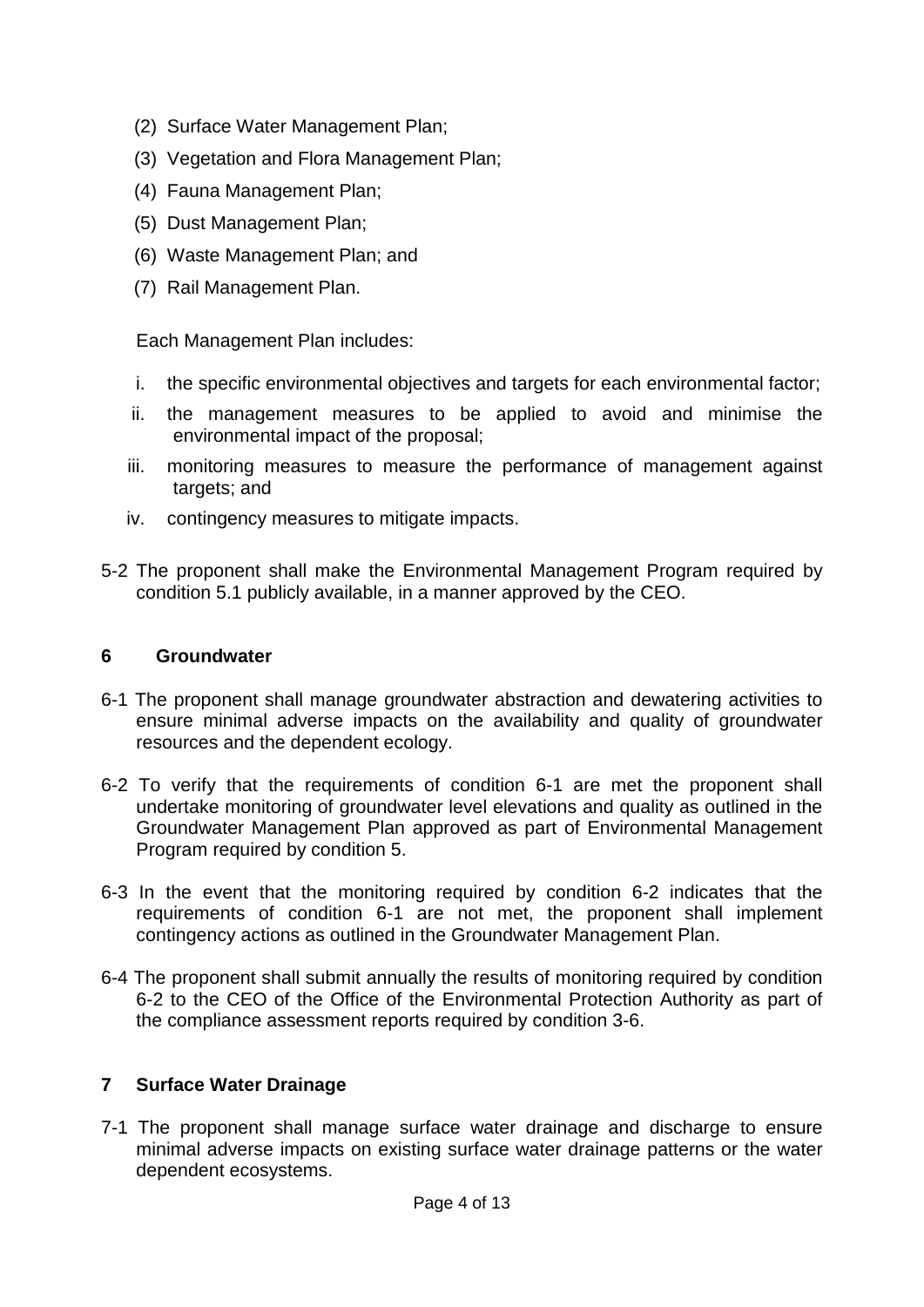- 7-2 To verify that the requirements of condition 7-1 are met, the proponent shall undertake monitoring of the quality and quantity of water discharge as outlined in the Surface Water Management Plan approved as part of the Environmental Management Program required by condition 5.
- 7-3 In the event that the monitoring required by condition 7-2 indicates that the requirements of condition 7-1 are not met, the proponent shall implement contingency actions as outlined in the Surface Water Management Plan.
- 7-4 The proponent shall submit annually the results of monitoring required by condition 7-2 to the CEO as part of the Compliance Assessment Reports required by condition 3-6.

### **8 Conservation Significant Communities and Species**

- 8-1 The proponent shall manage clearing activities to ensure minimal adverse impacts on conservation significant communities and species.
- 8-2 To verify that the requirements of condition 8-1 are met, the proponent shall implement the proposal in accordance with the Vegetation and Flora Management Plan and Fauna Management Plan approved as part of the Environmental Management Program required by condition 5.
- 8-3 In the event that monitoring required by the Management Plans detailed in condition 8-2 indicates that the specific environmental objectives and targets, identified for each environmental factor, have been exceeded, the proponent shall:
	- (1) within 7 days of becoming aware of the exceedance, implement contingency measures as outlined in the management plans and continue implementation until environmental objectives and targets are being met, or as otherwise agreed by the CEO; and
	- (2) within 14 days of becoming aware of the exceedance, submit details of contingency measures implemented to the CEO.

### **9 Rehabilitation and closure**

- 9-1 The proponent shall ensure that the mine is closed, decommissioned and rehabilitated in an ecologically sustainable manner, consistent with agreed postmining outcomes and land uses, and without unacceptable liability to the State of Western Australia.
- 9-2 The proponent shall prepare a Mine Closure Plan for the West Angelas Iron Ore Project.
- 9-3 The Mine Closure Plan required by condition 9-2 shall: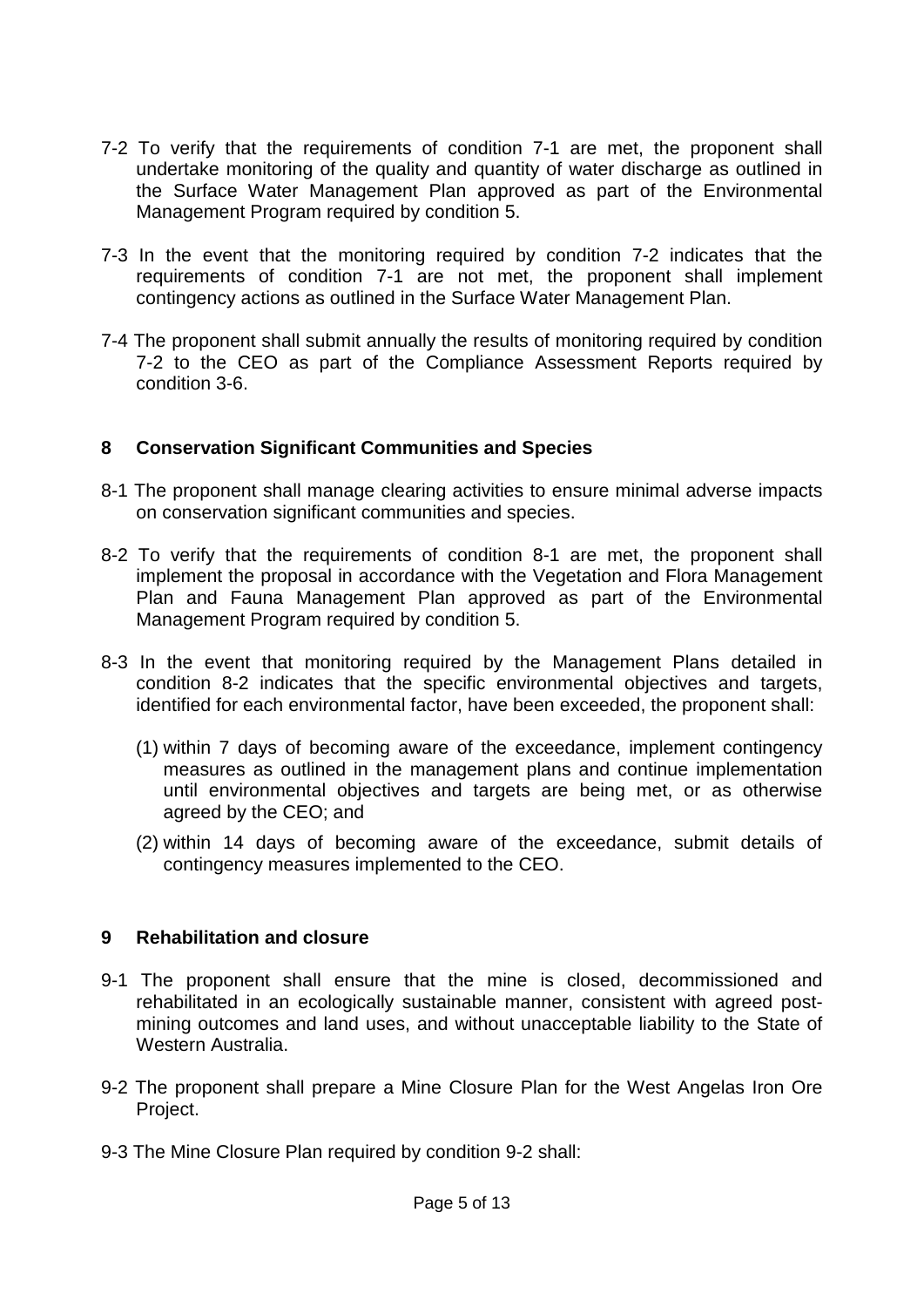- (1) when implemented, manage the implementation of the proposal to meet the requirements of condition 9-1;
- (2) be prepared in accordance with the *Guidelines for Preparing Mine Closure Plans*, *June 2011* (Department of Mines and Petroleum and Environmental Protection Authority) or its revisions; and
- (3) be to the requirements of the CEO on advice of the Department of Mines and Petroleum.
- 9-4 Within 12 months of commissioning of additional mine pits or as otherwise agreed by the CEO the proponent shall implement the approved Mine Closure Plan and continue implementation until otherwise agreed by the CEO.
- 9-5 Revisions to the Mine Closure Plan may be approved by the CEO on the advice of the Department of Mines and Petroleum.
- 9-6 The proponent shall implement revisions of the Mine Closure Plan required by condition 9-5.

[Signed 11 June 2014]

#### **HON ALBERT JACOB MLA MINISTER FOR ENVIRONMENT; HERITAGE**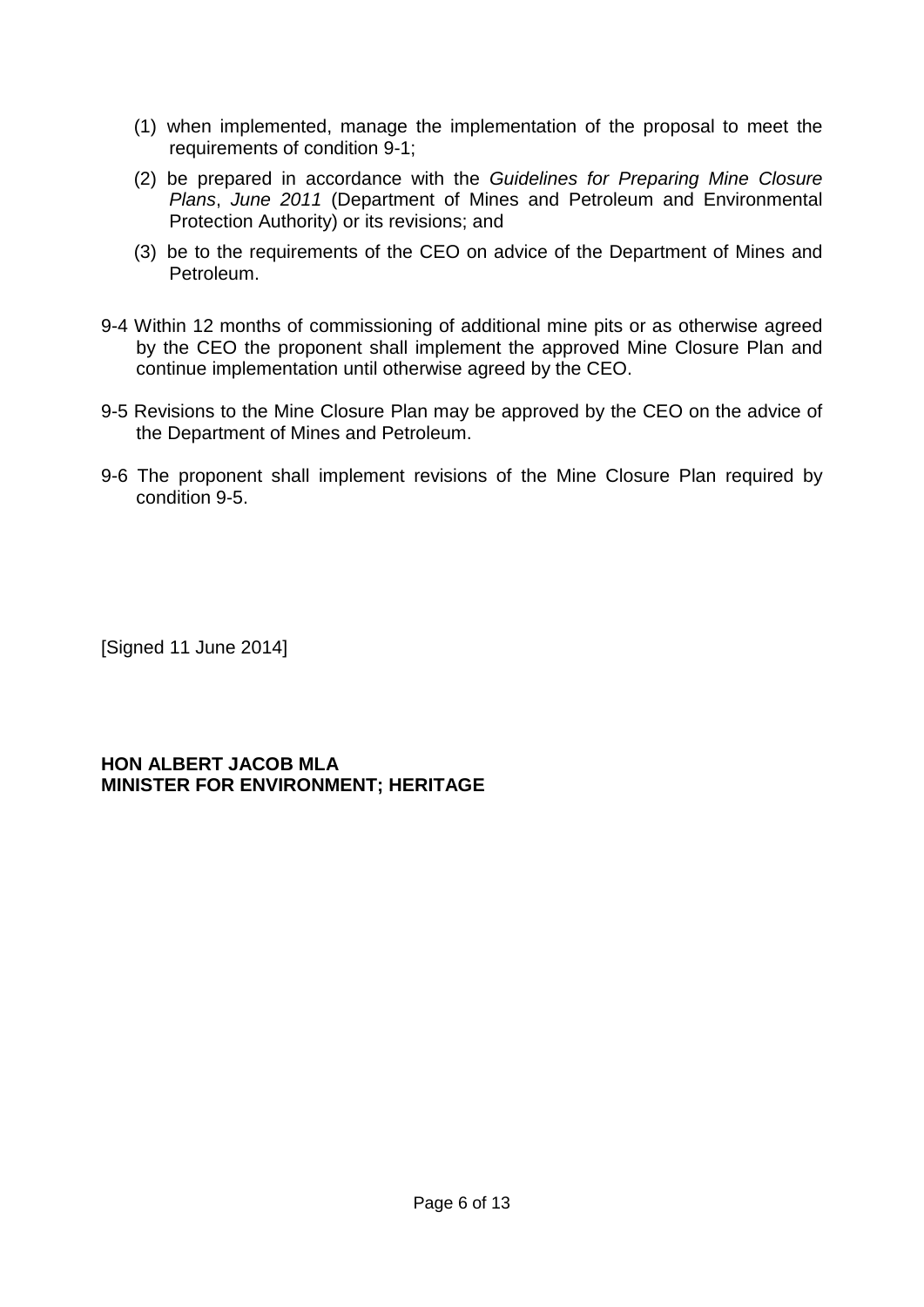### **Schedule 1**

# **Table 1: Summary of the Proposal**

| <b>Proposal</b><br>title    | West Angelas Iron Ore Project                                                                                                                                                                                                                                                                                                                                       |  |
|-----------------------------|---------------------------------------------------------------------------------------------------------------------------------------------------------------------------------------------------------------------------------------------------------------------------------------------------------------------------------------------------------------------|--|
| <b>Proponent</b><br>name    | Robe River Mining Co. Pty. Ltd.                                                                                                                                                                                                                                                                                                                                     |  |
| <b>Short</b><br>description | Development and operation of an open-cut iron ore mine and associated<br>infrastructure at the West Angelas Iron Ore Mine, 130 kilometres west of<br>Newman in the Pilbara region (Figure 1). Iron ore is to be mined from<br>above and below the water table in Deposits A, B and E. The general lay<br>out of the mine and facilities are documented in Figure 2. |  |
|                             | The mining operations are supplied with water from the mine dewatering<br>bores and water from the Turee Creek B Borefield, located<br>approximately 30 kilometres west of the minesite.                                                                                                                                                                            |  |
|                             | Railway infrastructure from West Angelas to the port facilities at Cape<br>Lambert (Figure 3).                                                                                                                                                                                                                                                                      |  |

# **Table 2: Location and authorised extent of physical and operational elements**

| <b>Column 1</b>                                              | <b>Column 2</b> | <b>Column 3</b>                                                                          |
|--------------------------------------------------------------|-----------------|------------------------------------------------------------------------------------------|
| <b>Element</b>                                               | Location        | <b>Authorised Extent</b>                                                                 |
| <b>Mining Area</b><br>(deposits A, B<br>and $E$ )            | Figure 2        | Clearing of no more than 2,260 hectares (ha) within<br>a 19,853 ha development envelope. |
| <b>Waste Dumps</b>                                           | Figure 2        | Clearing of no more than 1,407 ha within a 19,853<br>ha development envelope.            |
| Associated<br>infrastructure,<br>access and<br>accommodation | Figure 2        | Clearing of no more than 1,000 ha within a 19,853<br>ha development envelope.            |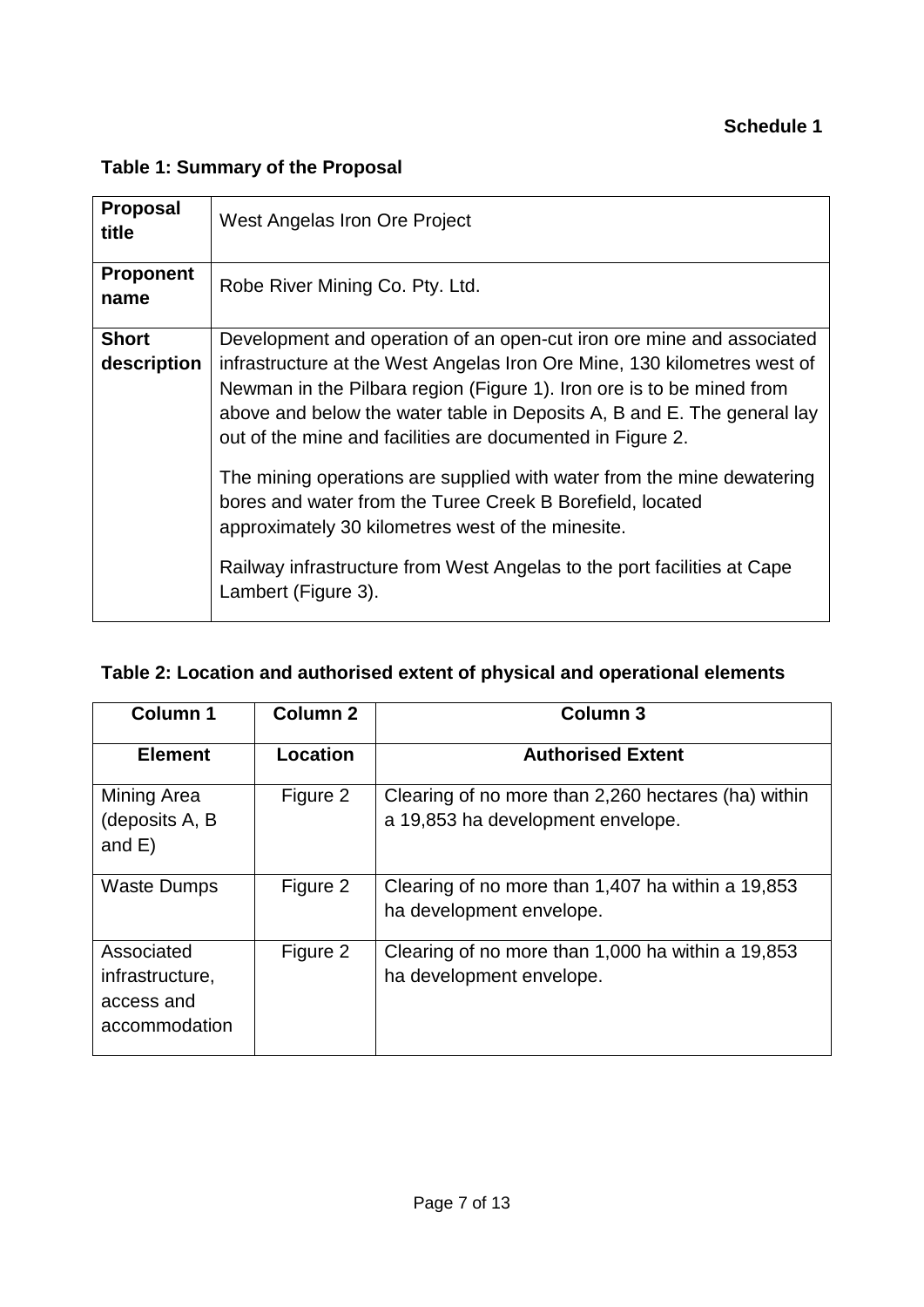# **Figures (attached)**

- Figure 1 Regional Location of West Angelas
- Figure 2 West Angelas Iron Ore Mine Indicative Layout and Approval Outline
- Figure 3 West Angelas Railway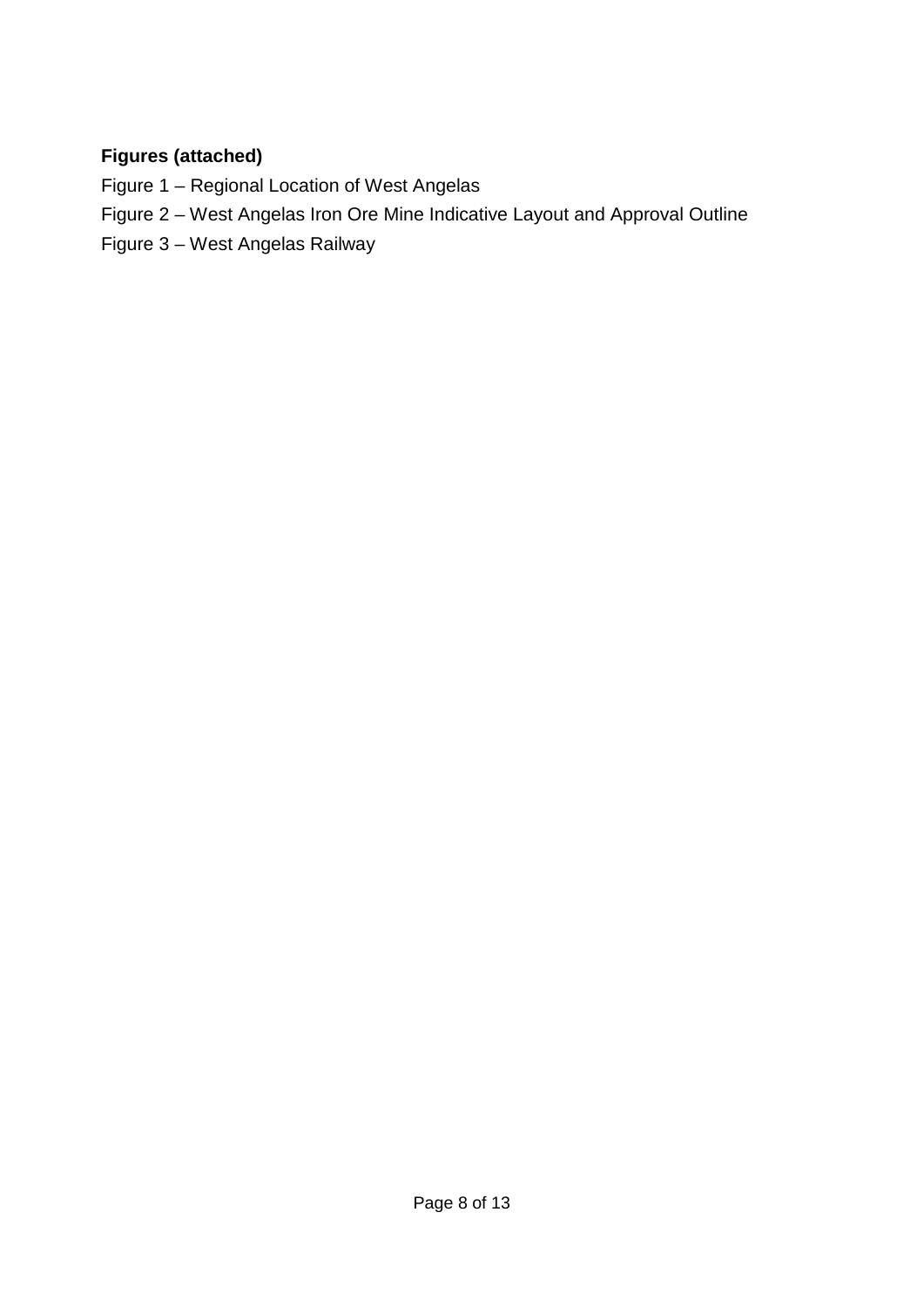

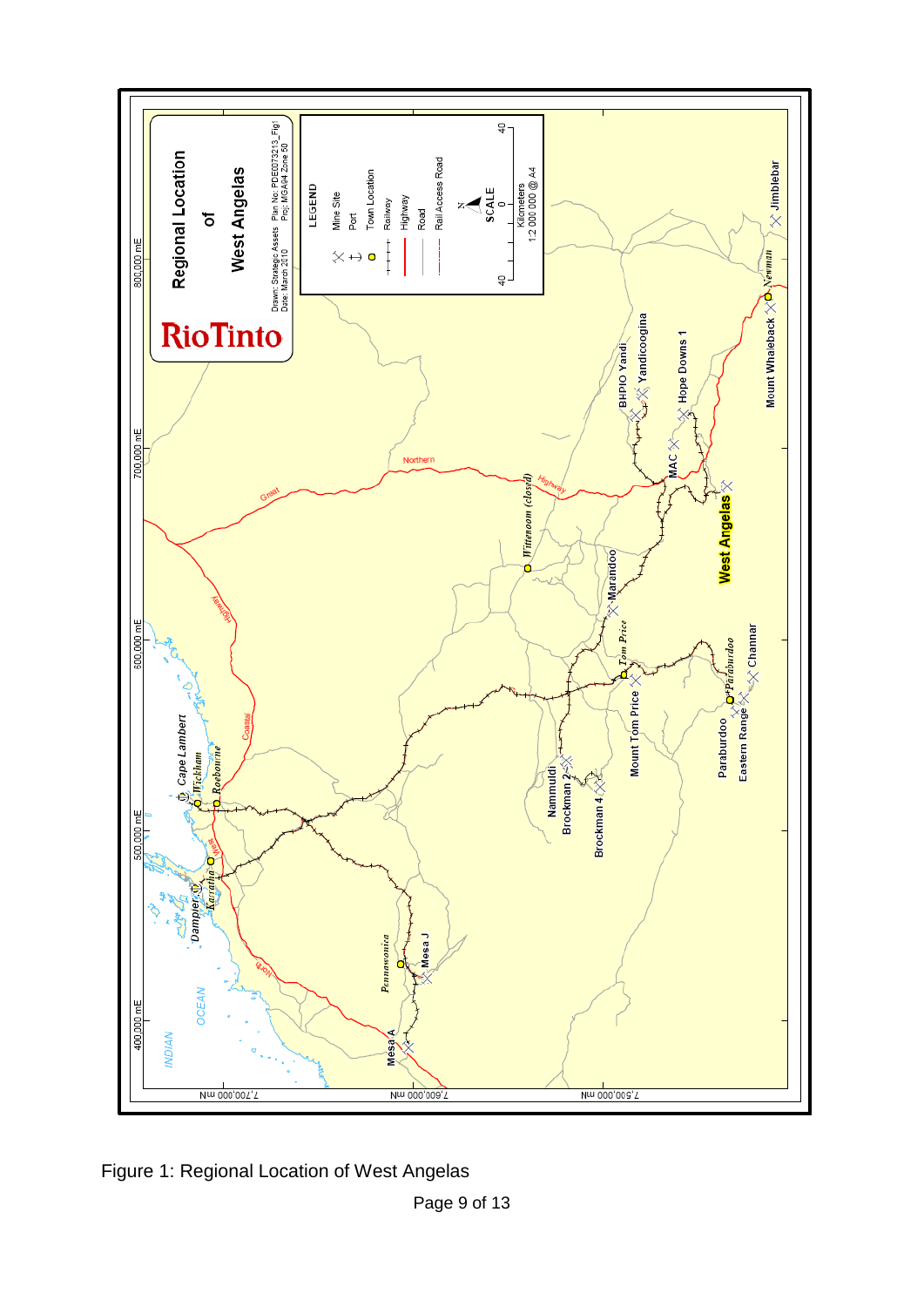

Page 10 of 13 Figure 2: West Angelas Iron Ore Mine Development Envelope and Indicative Layout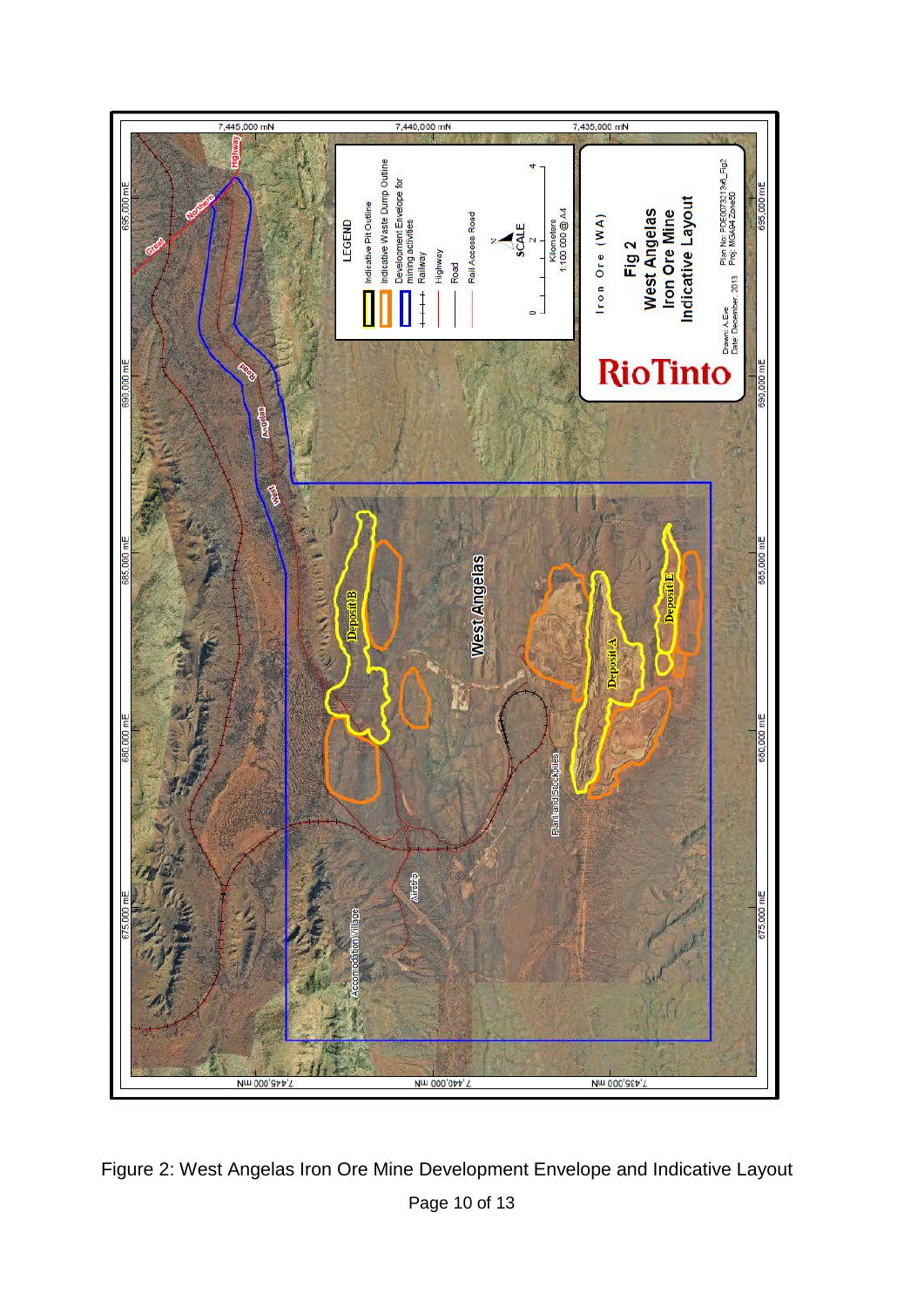

Figure 3: West Angelas Railway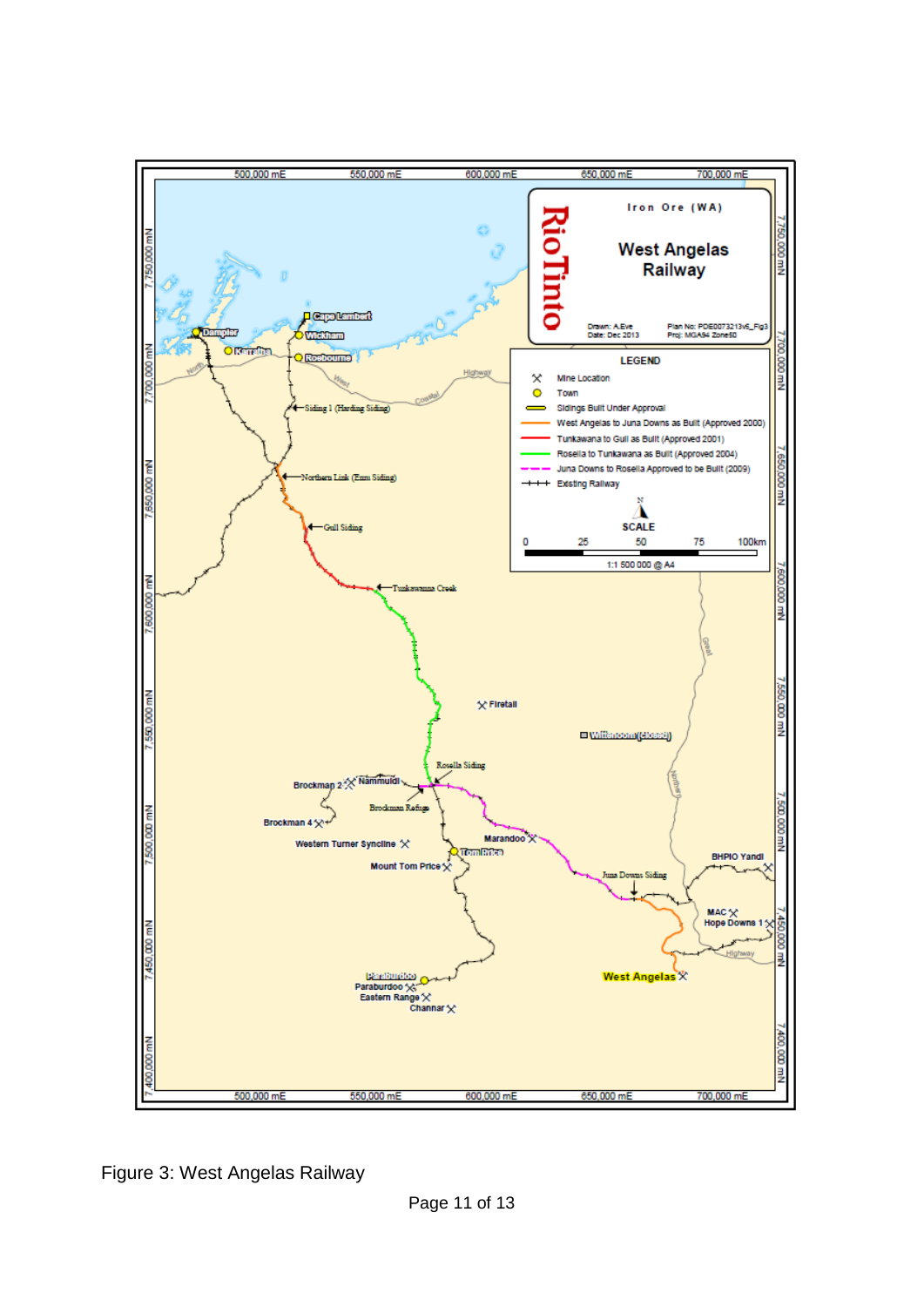### **Schedule 2**

# **West Angelas Iron Ore Project**

Coordinates defining the development envelope are held by the Office of the Environmental Protection Authority, dated 31 December 2013.